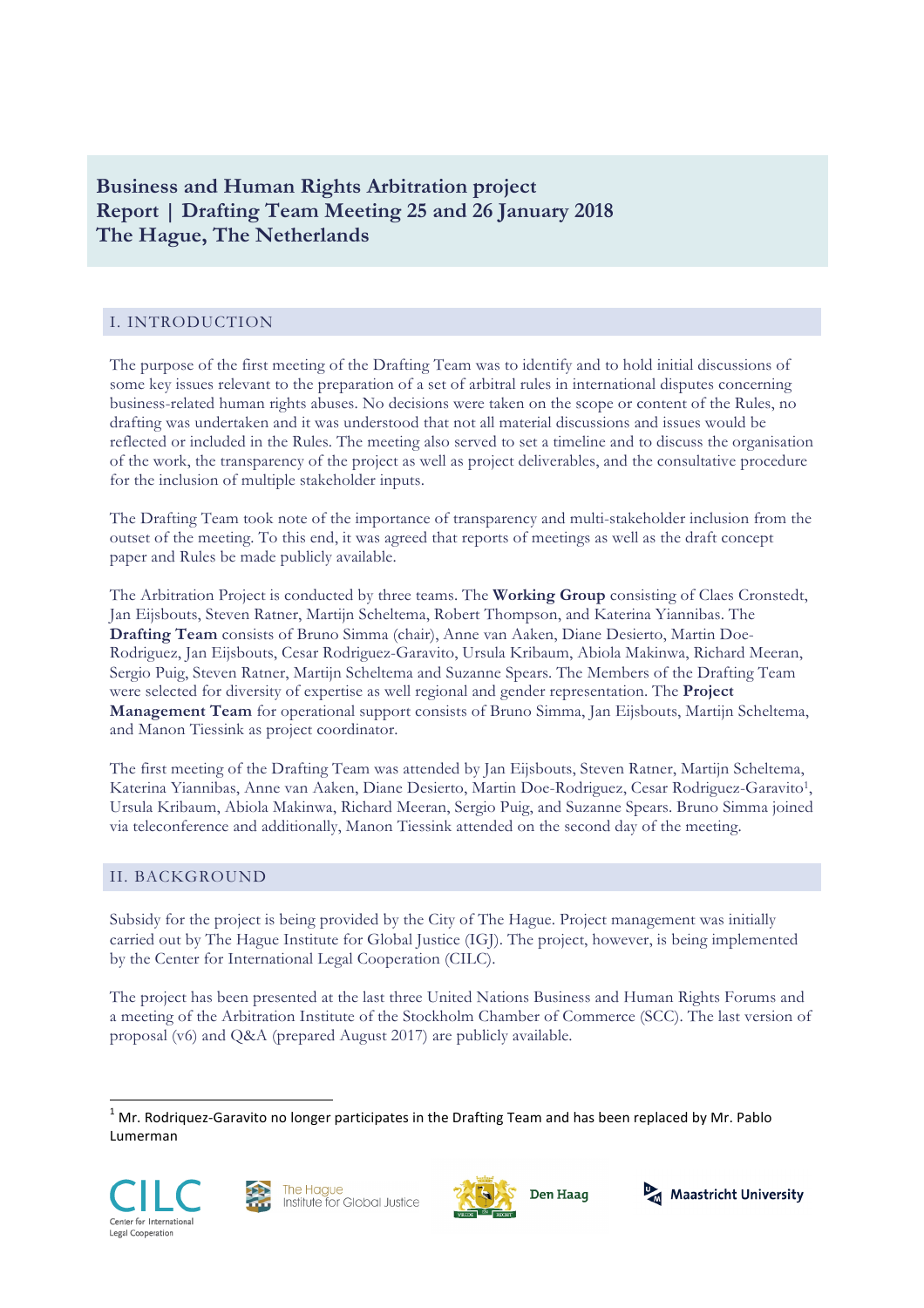## III. IDENTIFICATION AND DISCUSSION OF MAIN CONCEPTUAL ASPECTS AND ISSUES

The Drafting Team first discussed certain main conceptual aspects and issues that have emerged by various stakeholders. The members of the Drafting Team offered views and voiced questions about the concept of business and human rights (BHR) arbitration and the obstacles and challenges likely to arise both during the drafting process and beyond. The key general topics that require further study and thought included:

## THE RELATIONSHIP OF BHR ARBITRATION TO PILLAR III OF THE UNITED NATIONS GUIDING PRINCIPLES ON BUSINESS AND HUMAN RIGHTS

The foundational principle of the United Nations Guiding Principles (UNGPs) on Business and Human Rights is that States must ensure access to effective remedy. The project rests on the Third Pillar of the UNGPs on access to remedy, which mention both judicial and non-judicial remedies. Non-judicial remedies include state-based remedies (*e.g.* OECD National Contact Points) and non-state based remedies (*e.g.* operational-level grievance mechanisms as well as multi-stakeholder initiatives). Non-state based nonjudicial remedies should comply with the effectiveness criteria set out in UNGP Principle 31 (legitimate, accessible, predictable, equitable, transparent, rights compatible, source of continuous learning, engagement and dialogue).

Arbitration is not mentioned by name in the UNGPs but as a private adjudicative remedy mechanism it is resonated in the UNGPs Remedy Pillar (e.g. commentary to Principle 28: non-state based non-judicial grievance mechanisms may use adjudicative and rights compatible processes). The Drafting Team took note of the scepticism from some representatives of both business groups and civil society towards a private adjudicative remedy for the resolution of human rights claims and the challenge to arrive at rules that will appeal to multiple stakeholders.

The Drafting Team noted that the UNGP Principle 31 effectiveness criteria must be considered throughout the process of drafting rules, with a particular focus expressed by civil society on legitimacy, transparency and rights-compatibility. The Drafting Team emphasized the importance of developing rules that take into account the particular concerns of victims while also being acceptable to the business community and other stakeholders. It also emphasized that the rules offer a procedural option that should not stand in the way of other remedies currently available to victims or that might become available in the future.

The Drafting Team discussed that more consideration should be given to the role of the state and international organizations in BHR arbitration. These actors (and states in particular) can be involved in the underlying abuses that would be addressed in arbitration, and they might contribute to, or hinder, effective BHR arbitration.

MODALITIES FOR USE OF BHR ARBITRATION: PARTIES AND CONSENT

The Drafting Team considered who would institute proceedings against whom and how parties would establish consent. Two scenarios were discussed: one in which victims/survivors would institute proceedings against a multinational enterprise or supplier, and second, intra-supply chain disputes (business-to-business; B2B). In both scenarios, the rationale and more specifically, the incentive for parties to consent were discussed as a key issue and challenge.

Various modalities for consent were discussed: *ex ante* consent via contract, an open offer to consent instrument, third party beneficiary principles or *ad hoc*/*ex post* consent to arbitration. In the BHR context,







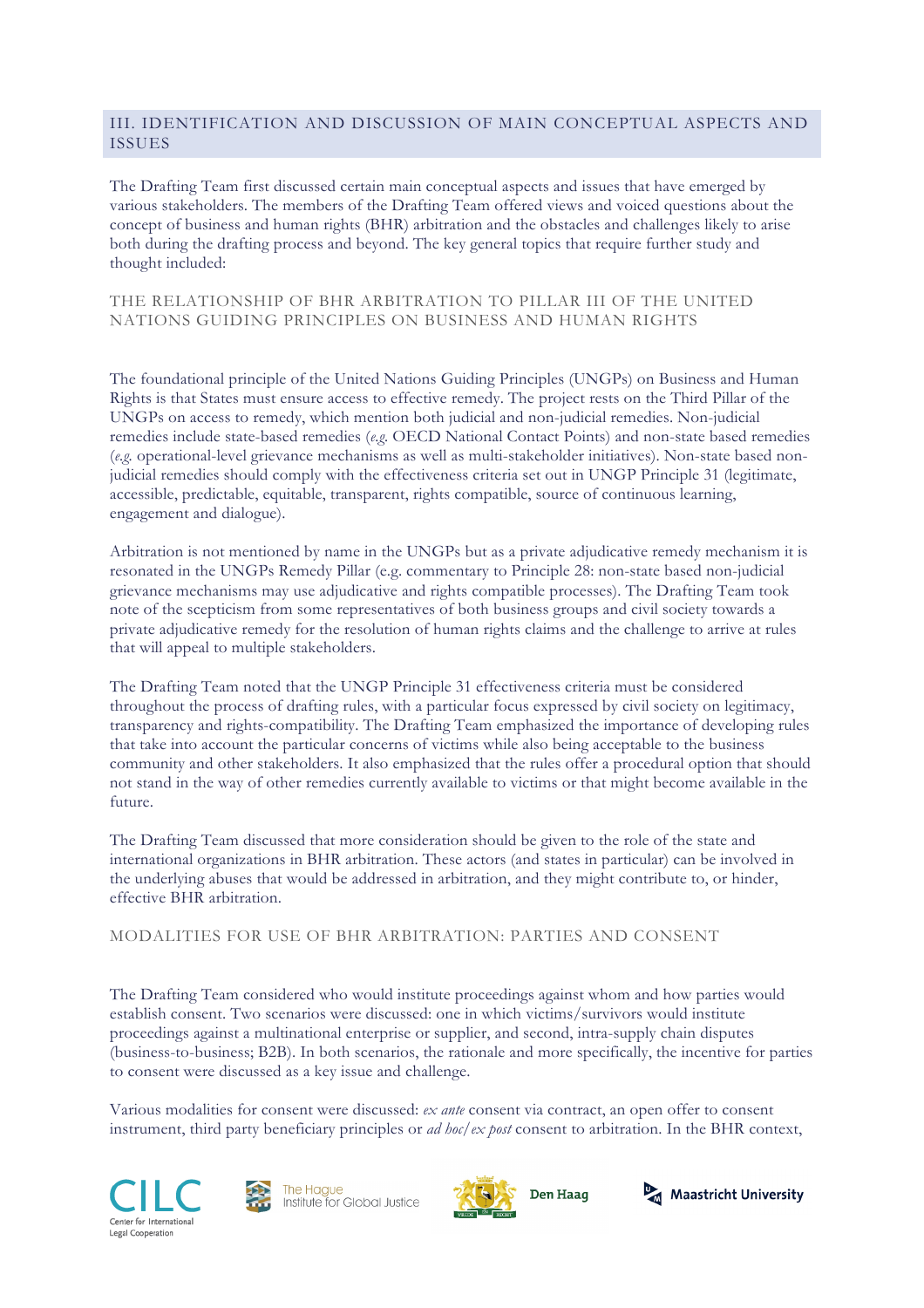*ad hoc* consent may be more efficient, but may not be used in practice. An open offer to consent instrument would involve an instrument that would structure a system where there is a standing option from business to some recipients; recipients who would need to be defined by class, by project or by some relationship to the business. Another option could be a Global Compact model where there is a standing instrument that businesses sign up to. Third party beneficiary principles could establish a space for BHR arbitration where the ultimate beneficiaries are identified in a contract; however, it would be unlikely for a company to offer open consent to an unidentified group of persons, particularly without privity. It was also noted that in many regions, NGOs are bringing such cases forward on behalf of victims. Further consideration should be given to the business incentive for consent beyond reputational concerns (*e.g.*  export credit agencies, mandatory for getting a contract, provision in an investment agreement).

As concerning intra-supply chain disputes or other kinds of B2B disputes (between a supplier and a multinational enterprise), because there is an established commercial relationship, there was less of a concern in the discussion for establishing consent to arbitrate in this context. The main concern discussed was that businesses might not consent to arbitrate with transparency, which would otherwise be a salient feature of BHR arbitration. It was also noted that if a supplier in a supply chain violates human rights norms, a company may move to terminate the contract, litigate the dispute before a national court or work with the supplier to improve the behaviour, so there might not be a space for arbitration.

As concerning the issue of consent in a future set of BHR Arbitration Rules, the discussion centred on how to address consent within a set of arbitral rules, model arbitration agreement clauses or in notes/comments. The example of the ICSID Convention was discussed where 'consent' is mentioned rather than for example a particular source (*e.g.* a bilateral investment treaty), therefore relegating the issue of consent to practice. There was general agreement that the Rules should provide flexibility for the growth of BHR arbitration over time.

## THE CONNECTION BETWEEN INVESTOR-STATE ARBITRATION AND BHR ARBITRATION

The Drafting team noted the different goals and processes between investor-state and purely commercial arbitration on the one hand and BHR arbitration on the other hand. In the investor-state context, public international law is implicated and there is an issue of public accountability. This is distinctive from a commercial context between two private corporate actors. The Drafting Team noted that care would have to be given in the drafting process to distinguish BHR arbitration from investor-state arbitration and to learn from the on-going challenges to that arbitration.

SUBSTANTIVE LAW APPLICABLE TO BHR ARBITRATION

The Drafting Team noted the centrality of this question for the Rules and the different models followed in other arbitral rules. Key issues would concern respect for party autonomy, default rules, mandatory rules, and the amount of discretion to be afforded to arbitrators. The Drafting Team noted the expressed concern from some civil society representatives that the Rules adopt a mandatory mention of international human rights law. The role of domestic law, including conflicts of law, also requires further consideration.







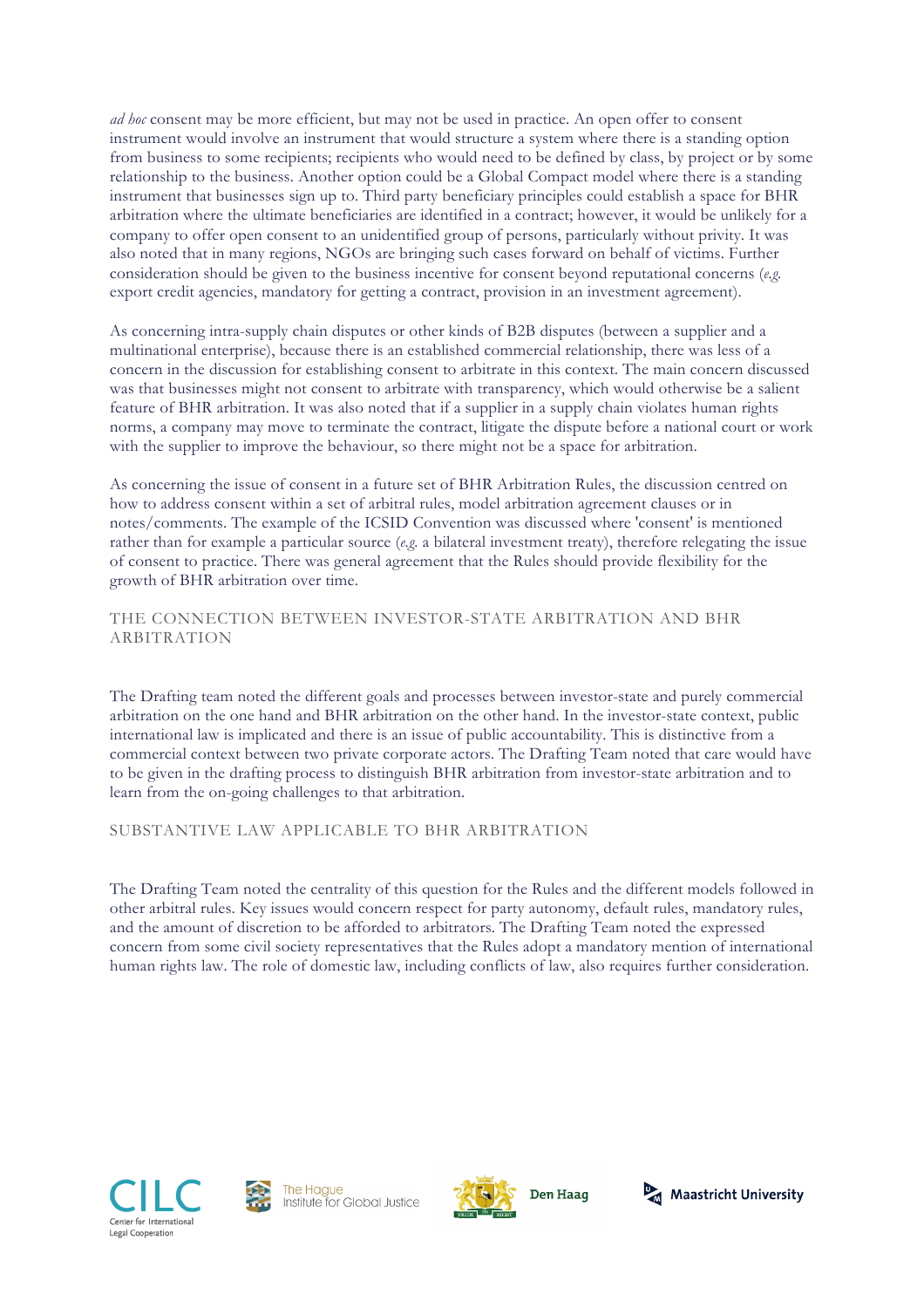#### ARBITRABILITY OF BHR DISPUTES

The Drafting Team noted the importance of the agreement to arbitrate, which sets the scope of the jurisdiction of the arbitral tribunal, but that mandatory law (the domestic law of the seat of arbitration and the law(s) of the state(s) where enforcement is sought) limits the scope of arbitral matters. This varies, sometimes significantly, between jurisdictions.

There was a broad discussion as to whether it is desirable in public policy for individuals to submit human rights claims to arbitration. The particular concern was over the pre-emption of stricter standards by a judicial process. This served to highlight the importance of designing a BHR arbitral mechanism with the inclusion of certain safeguards worthy of preclusive effect. Examples where victims have availed rights under domestic law include the Bangladesh Accord, the Dutch Apparel Accord, and the Austrian Holocaust settlement process. It was further discussed that the particular human right and the manner of giving consent should inform such considerations. It was also discussed that an option to arbitrate evoked unilaterally by the victim against the respondent might better address this concern.

#### ENFORCEMENT

As concerning the enforcement of BHR arbitral awards, the Drafting Team noted that the UN Convention on the Recognition and Enforcement of Foreign Arbitral Awards (the 'New York Convention'), with 157 Contracting States, generally ensures fewer obstacles for international enforcement than decisions from national courts. It was noted that this added legal security could serve as an incentive for consent.

The Drafting Team also noted that the New York Convention recognizes a public policy exception for the recognition and enforcement of foreign arbitral awards and that this is where issues might arise concerning enforcement where human rights claims are concerned. It was discussed that the public policy exception can vary between national jurisdictions (*e.g.* different concepts of privacy rights). It was noted that there does not seem to be any case law to point to the non-enforcement of an award solely for including human rights.

Further enforcement issues under the New York Convention where discussed inasmuch as the Convention allows parties to make reservations limiting the scope of application to commercial cases. While courts have generally interpreted this broadly, there was discussion as to whether this would amount to some exclusion of BHR cases, particularly considering third party rights. The New York Convention was not contemplated in a tort regime when it was adopted, but has been interpreted to include tort claims where there is a defined legal relationship. Further consideration will have to be given to scenarios where the legal relationship is difficult to define.

It was further discussed that for practical reasons the issue of enforcement merits careful consideration but it cannot be ensured by a set of arbitral rules. Moreover, it was noted that arbitral rules couldn't resolve technical aspects of the New York Convention. There could be cases where awards will not be enforced, as is the case with some foreign judgments or some judgments by human rights tribunals. It was further discussed that due process concerns for enforcement could inform the drafting of BHR Arbitration Rules.

It was noted that mistake of law was not a ground to deny recognition and enforcement under the New York Convention. This would have to be considered carefully vis-à-vis waiver of other forms of recourse.







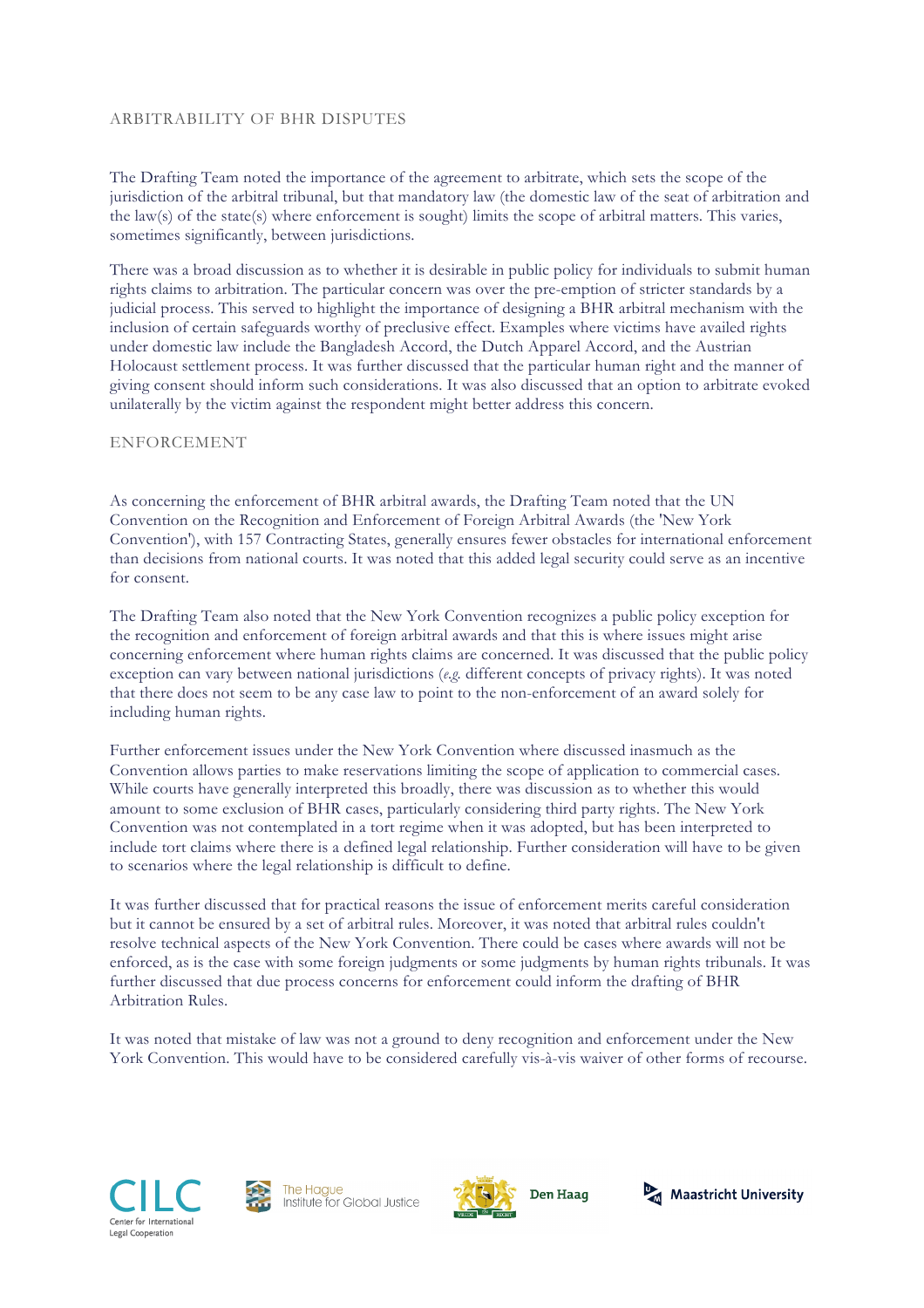#### **TRANSPARENCY**

The Drafting Team felt that the default rule in BHR arbitration should be that of transparency, with some exceptions that consider confidentiality concerns not only of businesses but also of victims. It was noted that the confidentiality concerns of victims could not be underestimated in light of lethal threats made against both victims and their defenders.

The Drafting Team noted that the transparency provisions could be modelled on the UNCITRAL Rules on Transparency in Treaty-based Investor-State Arbitration.

The Drafting Team discussed a series of issues related to the matter of transparency that warrant further debate. Questions arose as to whether and under what criteria an arbitral tribunal should be entrusted with the discretionary power to make determinations concerning transparency. Moreover, the Drafting Team discussed how the discretionary power might be defined in a set of rules so that the tribunal take into account both the public interest and the parties' interest in a fair and efficient resolution process. There was also discussion concerning the transparency of settlement decisions. Moreover, it was discussed whether to establish a minimum threshold of transparency, for example, the legal reasoning of the award.

## AMICUS CURIAE SUBMISSIONS

The Drafting Team noted the paramount importance of the inclusion of *amicus curiae* submissions considering the difficulty of assembling a complete roster of experts in each type of case. It was noted that this issue is tied closely to the issue of transparency, since *amici* will need to depend on access to pleadings to form their submissions.

Similar to provisions in Article 4 of the UNCITRAL Rules on Transparency in Treaty-based Investor-State Arbitration, it was noted that consideration should be given to determine the interest of the party preparing the submission in the outcome of the dispute and the financing of the submission, among other considerations concerning impartiality and utility.

The Drafting Team also noted that careful consideration should be given on how to define the discretionary power of the arbitral tribunal to accept or deny *amicus curiae* submissions.

## SELECTION AND ACCOUNTABILITY OF ARBITRATORS AND EXPERTS

The Drafting Team discussed the challenge of reconciling party autonomy with the importance and difficulty of determining and appointing knowledgeable and impartial arbitrators and, if necessary, experts. The discussion focused on whether or not the creation of lists was manageable and who would be responsible for their design and maintenance, whether some or all arbitral institutions, or other. It was noted that a reliable database that contemplates both geographical diversity and equitable gender representation would be important as the pool of arbitrators in and of itself concerns issues of rightscompatibility. There was concern addressed about preventing the capture of a system by a small pool of arbitrators. The Drafting Team also agreed that further consideration would need to be given to the issue of an appointing authority.

The issue of the dual arbitrator/counsel role was discussed in the context of maintaining the independence and impartiality of arbitrators. There was a discussion as to whether to provide the complete prohibition or the partial prohibition over some prescribed time as any prohibition or otherwise limitation over party choice may be at odds with the ultimate goal of adjudicator selection- choosing someone who is best equipped to handle the dispute.







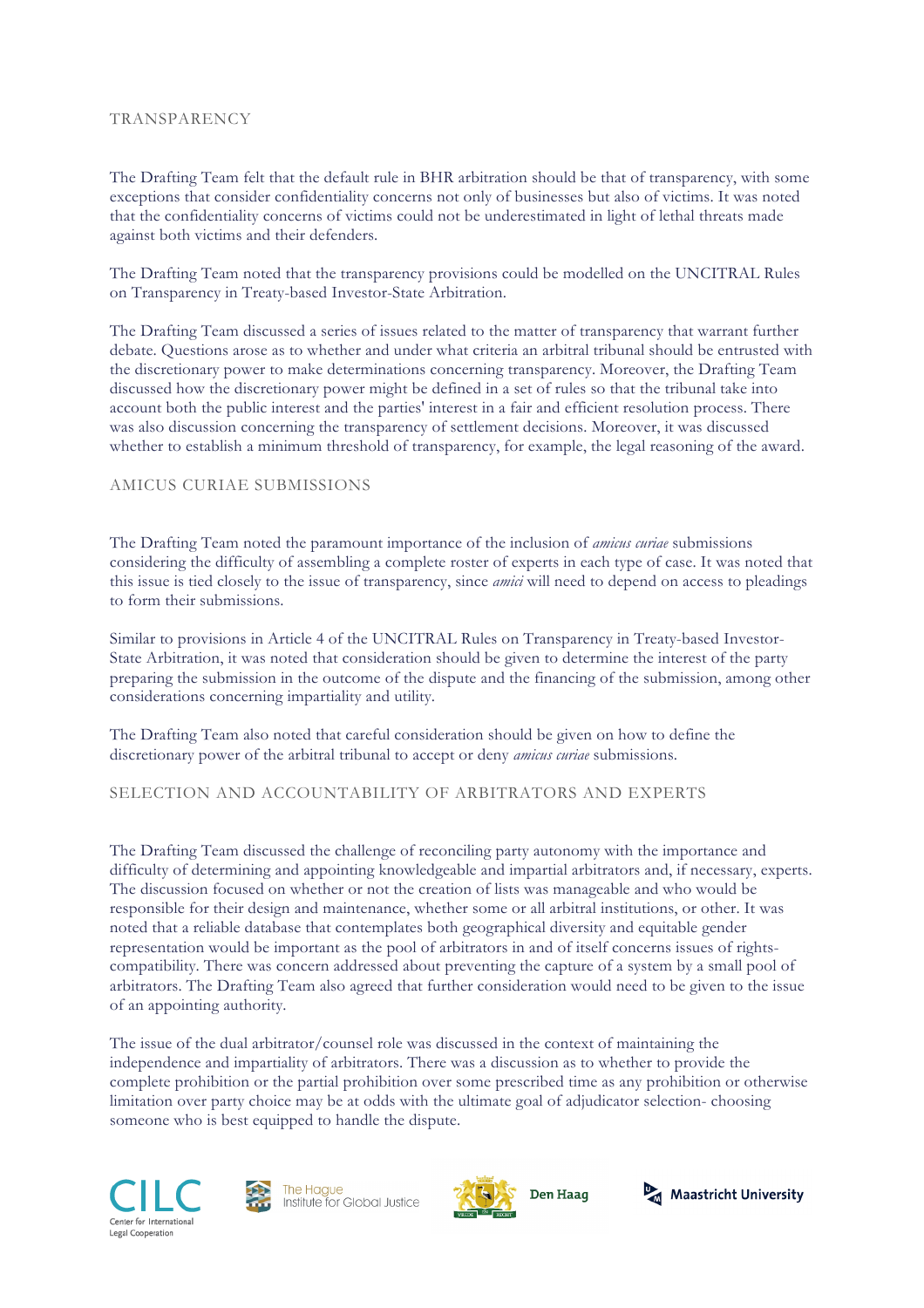The Drafting Team also discussed the concern of repeat challenges to the constitution of the arbitral tribunal and whether this could be addressed in the Rules.

#### APPELLATE REVIEW AND AWARD COMPLIANCE

The Drafting Team acknowledged that appellate review is not a default feature of current arbitral rules. Moreover, it was noted that appellate review is not provided for in the Bangladesh Accord or the Dutch Agreement on Sustainable Garment and Textile.

The Drafting Team noted that silence in arbitral rules on appellate review allows for party agreement on an appeal process but without a direct mechanism in place. Despite the absence of an express mention of an appellate mechanism, it was noted that proceedings to deny recognition and enforcement remain a possibility to challenge an award.

The Drafting Team noted a concern over reconciling the parties' interest on a final, fair and efficient procedure on one hand and concern about developing a body of law where mistaken decisions are adopted. The discussion contemplated whether the main goal of a BHR arbitral system was to provide remedy to victims or to promote a coherent system of law. Although the former has been the primary goal of the initiative and the latter was viewed as a possible ancillary contribution by BHR arbitration, it was noted that for different classes of victims or business enterprises, the concerns are diverse. One class might value efficiency while others value correctness and might prefer litigation.

In addition to appellate review, the Drafting Team considered a system of award compliance or review. It was noted that oversight of an award is not unprecedented but that costs and the expanded jurisdiction (including the long-term existence) of the arbitral tribunal would have to be considered (*e.g.* UNCLOS tribunals). The possibility of provisional measures was briefly discussed as well.

## COSTS AND EQUALITY OF ARMS

The Drafting Team discussed ways to make arbitration affordable to victims and their representatives. There was discussion as to the extent to which the issue of costs could be handled within the Rules or through external mechanisms; for instance, a funding mechanism, the feasibility of pro bono arbitrators or counsel, assistance of counsel funded by a State.

The Drafting Team also discussed the discretion of the arbitral tribunal to allocate costs or to adopt a no cure, no pay system.

#### COLLECTION OF EVIDENCE

As related to the issue of costs and the equality of arms, the Drafting Team discussed the difficulty and the costs associated with the collection of evidence. On this issue, the Drafting Team noted it was important to consider what is particular about adjudicating business-related human rights abuses. The fear of victims was noted and discussions considered witness protection and anonymity. The discussion focused on what could be done to address particular legal and practical challenges concerning the collection of evidence within the Rules; including, electronic filings, reversal of the burden of proof, class action provisions.







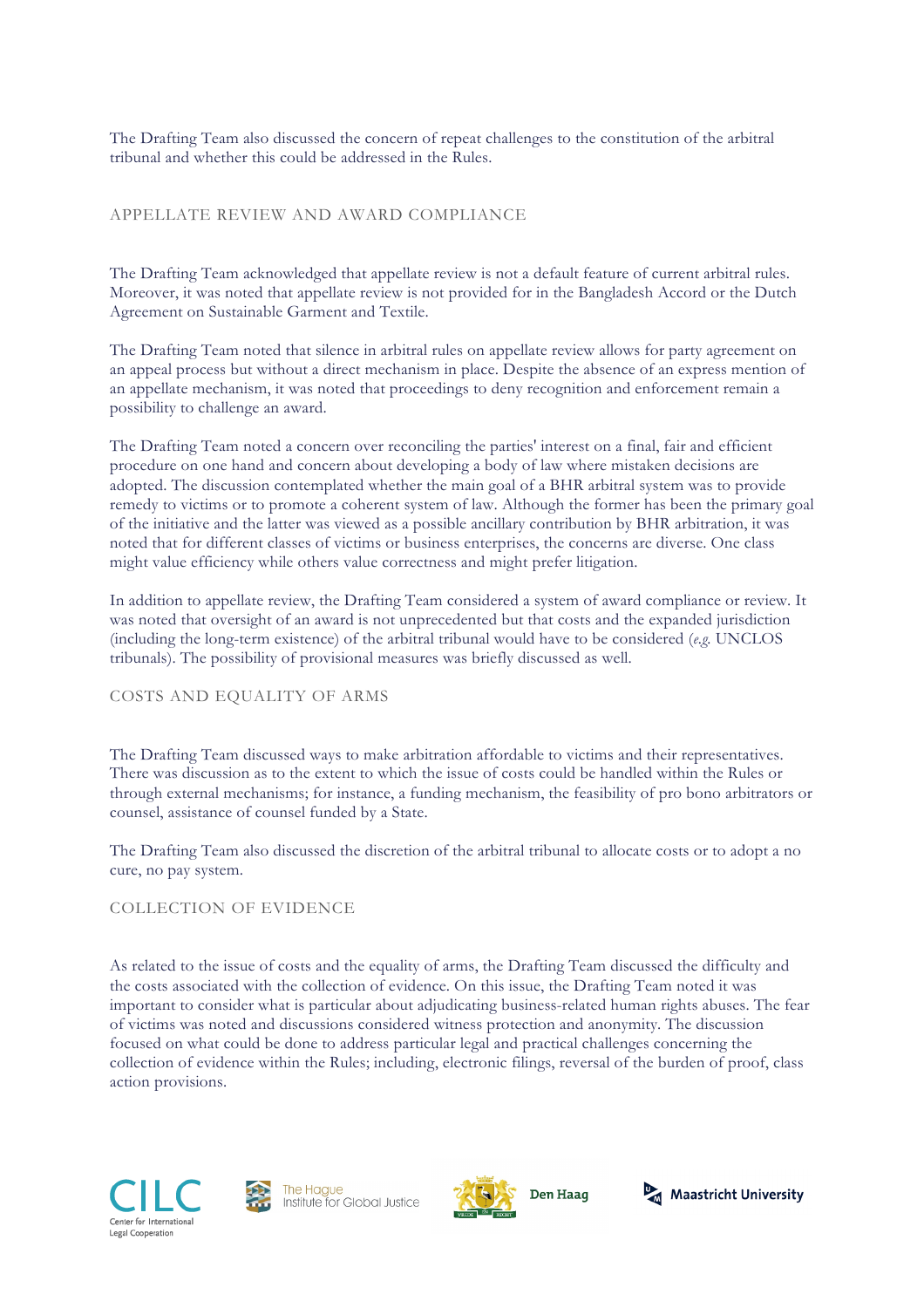#### INDIGENOUS PEOPLE

The Drafting Team discussed the importance of dedicating more consideration to the issue of representation of indigenous people, with attention also to mass claims procedures. Moreover, the Drafting Team noted the importance to use more inclusive nomenclature: "marginalized and/or vulnerable populations" (this could include women, children, people with disabilities, indigenous peoples, etc.).

## COLLECTIVE REDRESS/MASS CLAIM PROCEDURES

The Drafting Team noted that more consideration be given to mass claim procedures and whether and how to develop specialized rules that account for multiple proceedings and witness protection.

#### **REMEDY**

The Drafting Team noted that the rubric to remedy under human rights treaties is broad. There was concern voiced not to replicate an investor-state model of damages, when human right claims by their nature have a broad set of remedies.

#### FRIVOLOUS CLAIMS

The Drafting Team addressed the issue of frivolous claims and how this could be managed in a set of arbitral rules, particularly in relation to the establishment of an arbitral tribunal and the related issue of costs.

## MEDIATION AND ARBITRATION

While the Drafting Team recognized that its principal task is the drafting of BHR arbitration rules, it was noted that the UNGPs emphasize that the ideal model to resolve BHR issues to the benefit of both the rights holders and businesses is an amicable solution reached by negotiation or mediation and avoid escalation into legal disputes. The Drafting Team discussed the relationship of arbitration, and arbitration rules, to the possibilities for mediated settlements between the parties. Reference was made to the CEDR Rules for the Facilitation of Settlement in International Arbitration.

The Drafting Team discussed the attractiveness of ADR and particularly mediation from a business perspective against the issue of equality of arms. Members of the Drafting Team related experiences of successful mediations, but often only if the victims had a strong underlying legal case so that they negotiate from a position of strength, which depends on a case-by-case basis.

While no clear consensus was reached on the express inclusion of mediation provisions in the Rules, a number of specific issues emerged and were debated: concerns over confidentiality of a negotiated settlement, scope and suitability of mediation for serious human rights violations.

MODEL FOR THE BHR ARBITRATION RULES: UNCITRAL ARBITRATION RULES

The Drafting Team reached general consensus that the UNCITRAL Rules would be an apt model from which to work, noting that they were designed to be broad and neutral and emanated from a process that







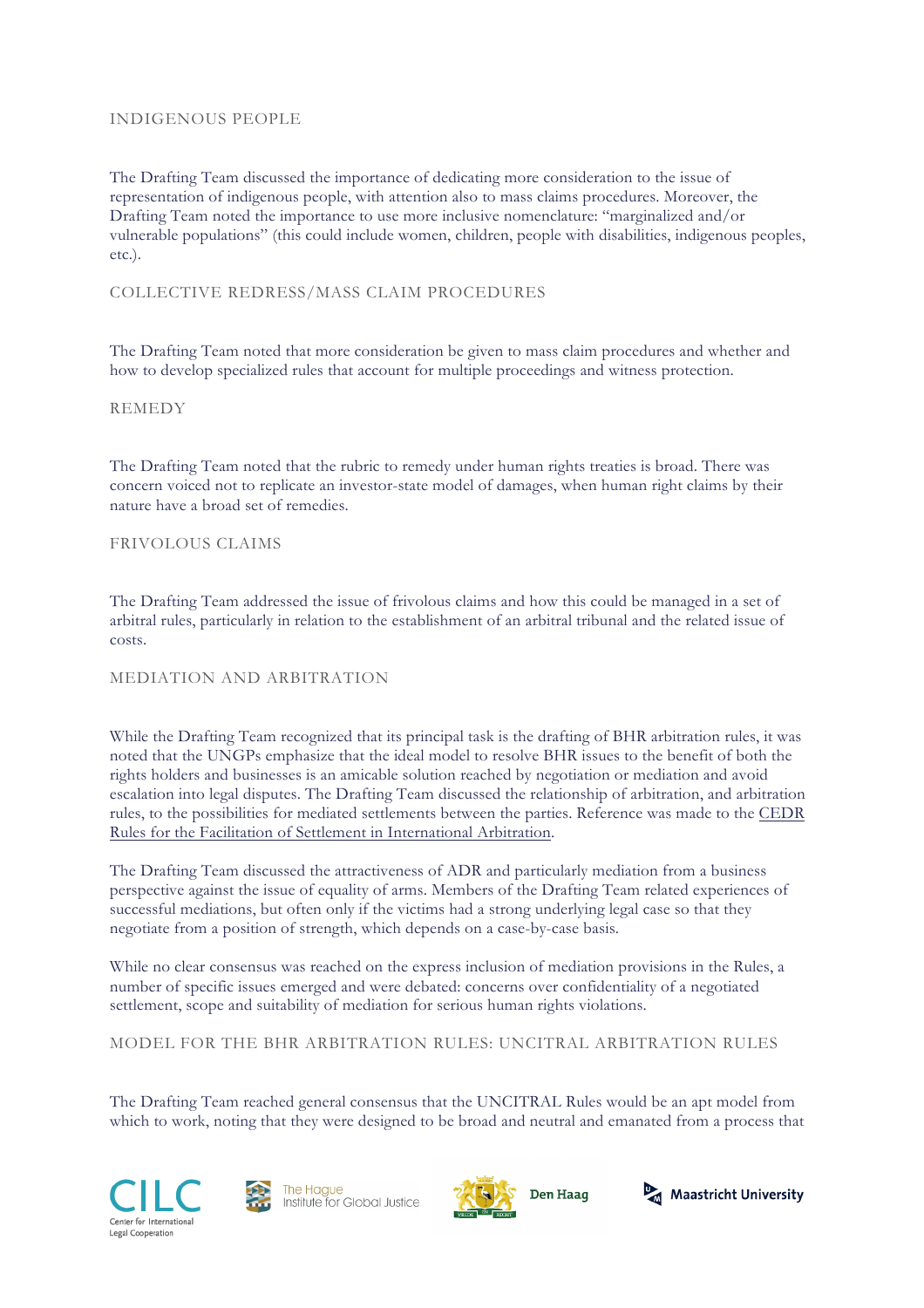included diverse stakeholders, including members of civil society. Additionally, the UNCITRAL Rules are the most used arbitration rules worldwide and were completely modernised in a three-year revision process in 2010, followed by the subsequent adoption of the UNCITRAL Transparency Rules in 2013. Still, the goal of the drafting process is to develop rules designed specifically for BHR cases.

The Drafting Team agreed that further consideration would need to be given to the issue of an appointing authority.

## OTHER ISSUES

The Drafting Team agreed that there remained a number of outstanding issues that for limits on time were not discussed in the first meeting but that may need to be addressed in concept papers, in conjunction with the sounding boards and in future plenary debates: forms of victim participation, risk of parallel proceedings, preliminary measures, injunctive relief, due process concerns, conflicts of law, arbitration agreements and pathological clauses, lack of precedent, interrelation to national courts, special issues for particular industries, special issues concerning state involvement, witness protection, the distinction between small claims and gross human rights violations.

While no rules drafting was undertaken in the first meeting, the Drafting Team did discuss the approach to the drafting process. It was noted that focus would be given to address the main challenges associated with access to a remedy in cases concerning business-related human rights abuses. It was also noted that great consideration would have to be given to balancing specific default rules and clarity with maintaining flexibility. It was noted that rationales for the Rules would be helpful for training purposes or for future interpretation by arbitral tribunals.

## IV. ORGANISATION OF THE PROJECT INCLUDING NEXT STEPS

Concerning the process of communication and information sharing during the drafting process, a space will be created on the CILC website to deposit information and documents. Sounding Boards of diverse experts (see below) will be assembled so as to gain actionable input on the outputs at various points during the preparation of the Rules.

Following the first meeting of the Drafting Team, and in preparation for drafting, members of the Drafting Team will prepare briefing papers to address the main issues in more detail and discuss various options for whether and how those issues will be reflected in the Rules. The Drafting Team provisionally agreed that, based on these papers, it would prepare a concept or "elements" paper on the scope of the Rules. The concept paper would be made available online, at which point input will be requested publicly and from members of the Sounding Boards (see below). After the various inputs are considered, the Drafting Team would prepare a first draft of the Rules. At this point, a second consultative process would be held to gain input. The aim of the project is to complete the final version of the Rules in late 2019.

# V. SOUNDING BOARD AND OUTREACH

The Drafting Team discussed how to best involve the various stakeholder groups and how Drafting Team members may contribute in this challenge. The Drafting Team seeks the participation of a diverse set of experts to provide input on the entire drafting process, including the concept paper and the first draft of the Rules. It agreed to create a Sounding Board consisting of experts to provide that input and feedback.